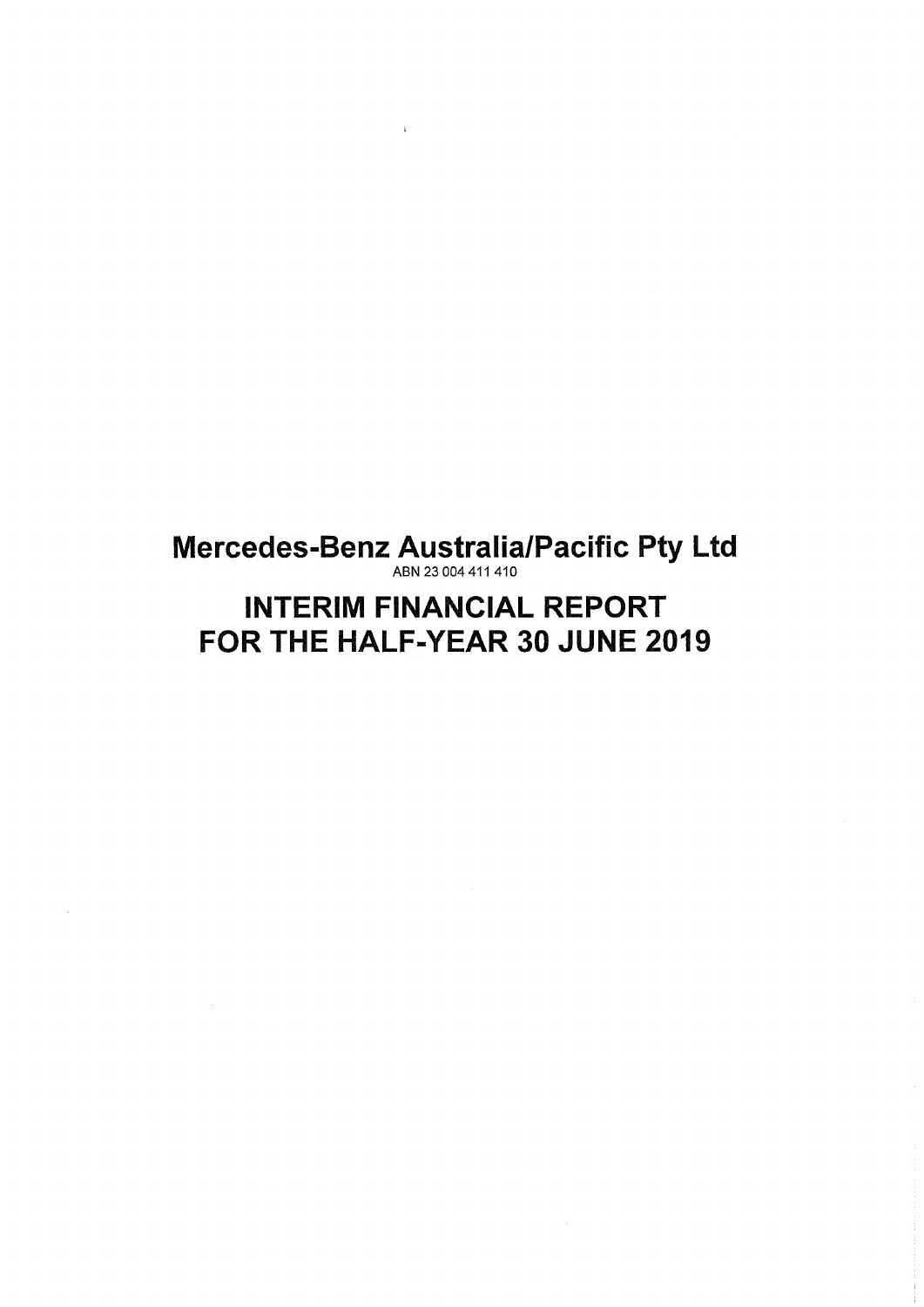# **INTERIM FINANCIAL REPORT FOR THE HALF YEAR ENDED 30 JUNE 2019**

# **Contents**

 $\sim 3$ 

|                                           | Page |
|-------------------------------------------|------|
| Interim Management Report                 | 1    |
| <b>Responsibility Statement</b>           | 2    |
| <b>Financial statements</b>               |      |
| Unaudited Statement of Financial Position | 3    |
| Unaudited Statement of Profit or Loss     | 4    |
| Notes to the financial statements         | 5    |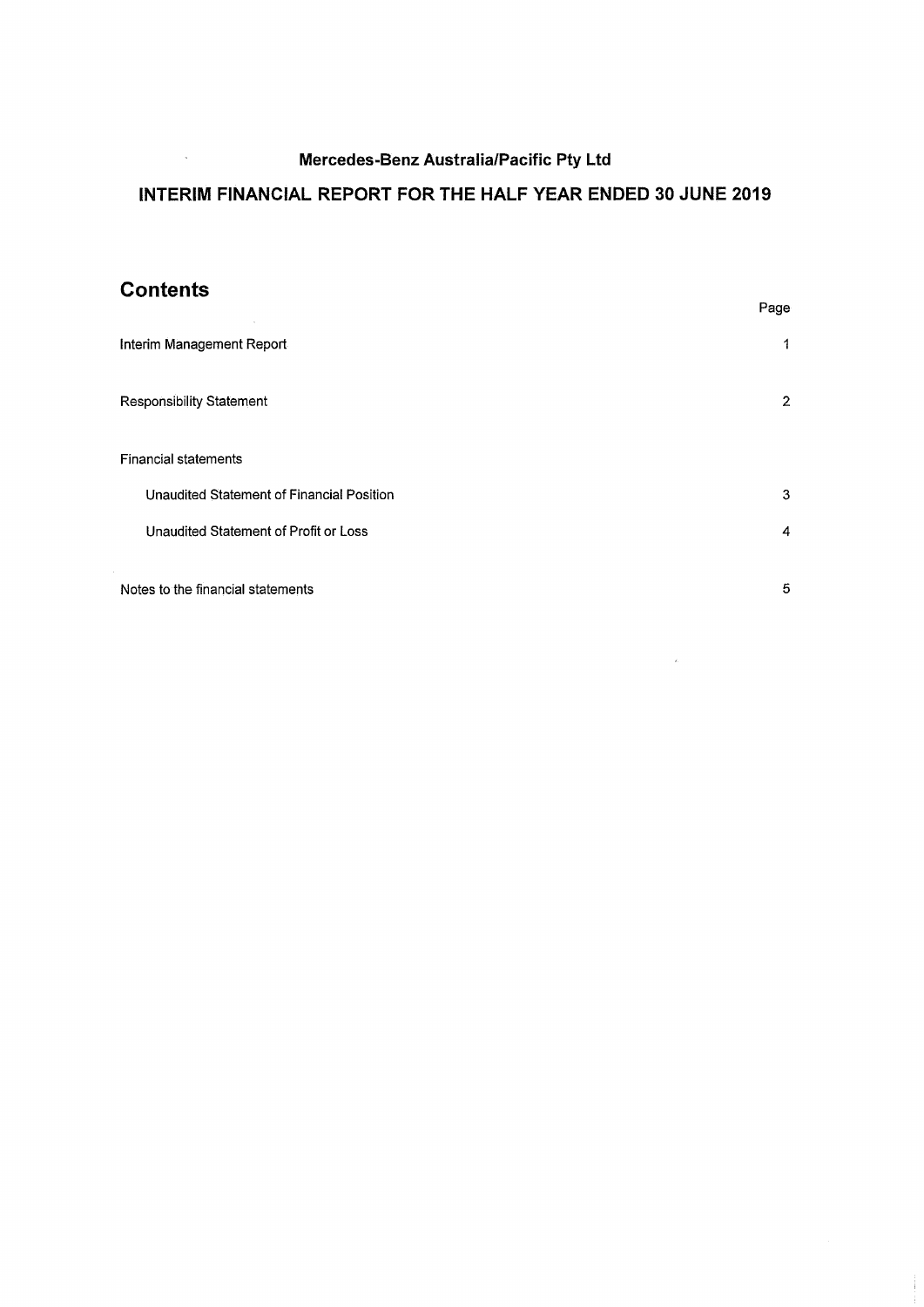# **INTERIM MANAGEMENT REPORT FOR THE HALF YEAR ENDED 30 JUNE 2019**

This interim management report is presented together with the interim financial report of Mercedes-Benz Australia/Pacific Pty Ltd ("the Company") for the half year ended 30 June 2019.

#### **Principal activities**

The principal activities of the Company during the half year ended 30 June 2019 were the importation, marketing and distribution of passenger and commercial motor vehicles and their component parts.

The Company is also involved in financing activities for its working capital management and on behalf of itself and some other related parties of the local Daimler group.

There were no significant changes in the nature of the Company's activities during the year.

#### **Operating and financial review**

The Company made a loss, after income tax, for the half year ended 30 June 2019 amounting to \$18.412 million (2018: \$49.344 million profit).

#### **Significant changes in the state of affairs**

In the opinion of the Directors there was a significant change in the state of affairs of the Company that occurred during the half-year under review (refer to Note 5).

#### **Likely developments**

#### **Operations**

The Company will continue to pursue its policy of increasing its key market share as well as maintaining its contribution to the Daimler global organisation.

The Company's financing activities for other related parties of the local Daimler group are expected to continue depending on the requirements of these related parties.

#### **Risk Report**

Many factors could directly or indirectly affect the Company's business, financial position, financial performance and cash flows. These factors include, but are not limited to, changes in economic and market conditions, credit risk and currency risk. Further information regarding the Company's risk management strategies are described in the Company's 2019 Annual Financial Report.

#### **Rounding off**

The Company is of a kind referred to in ASIC Class Order 98/100 dated 10 July 1998 (updated by CO 05/641 effective 28 July 2005) and in accordance with that Class Order, amounts in the financial report and interim management report have been rounded off to the nearest thousand dollars, unless otherwise stated.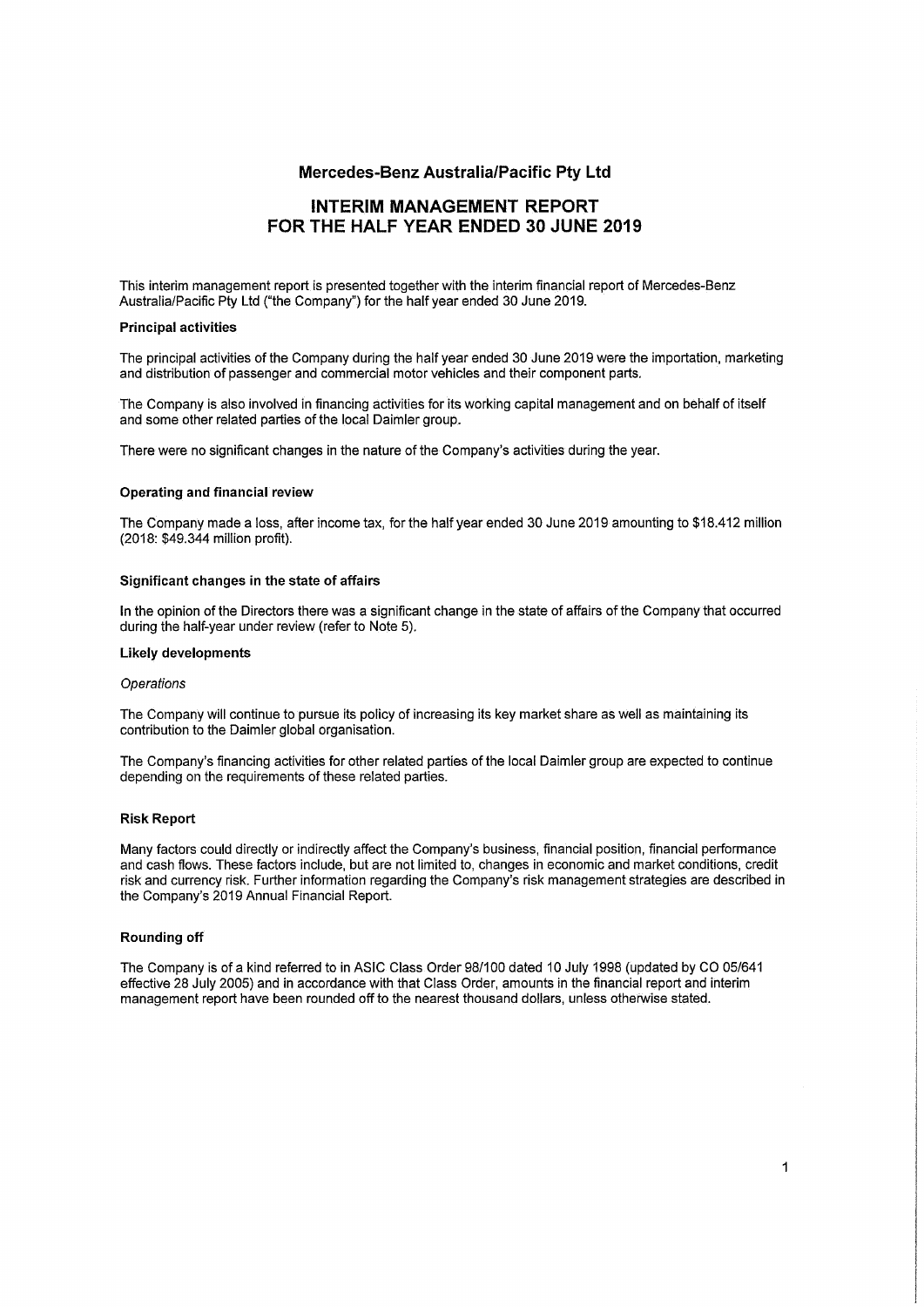# **RESPONSIBILITY STATEMENT**

The Company directors' report (where necessary read together with the financial report and notes to the financial statements which accompany the directors' report) provides a fair review of the development and performance of the business and the position of the Company for the half year ended 30 June 2019, together with a description of the principal opportunities and risks associated with the expected development of the Company.

Mr. Horst von Sanden CEO and Director

**Melbourne-**

Ms. Diane Tarr **Director** 

Melbourne

1. ULL-<br>Mr. Volker Malzahn

Mr. Volker Malzahn CFO and Director

Melbourne

Mr. Steve Mchutchon **Director** 

Melbourne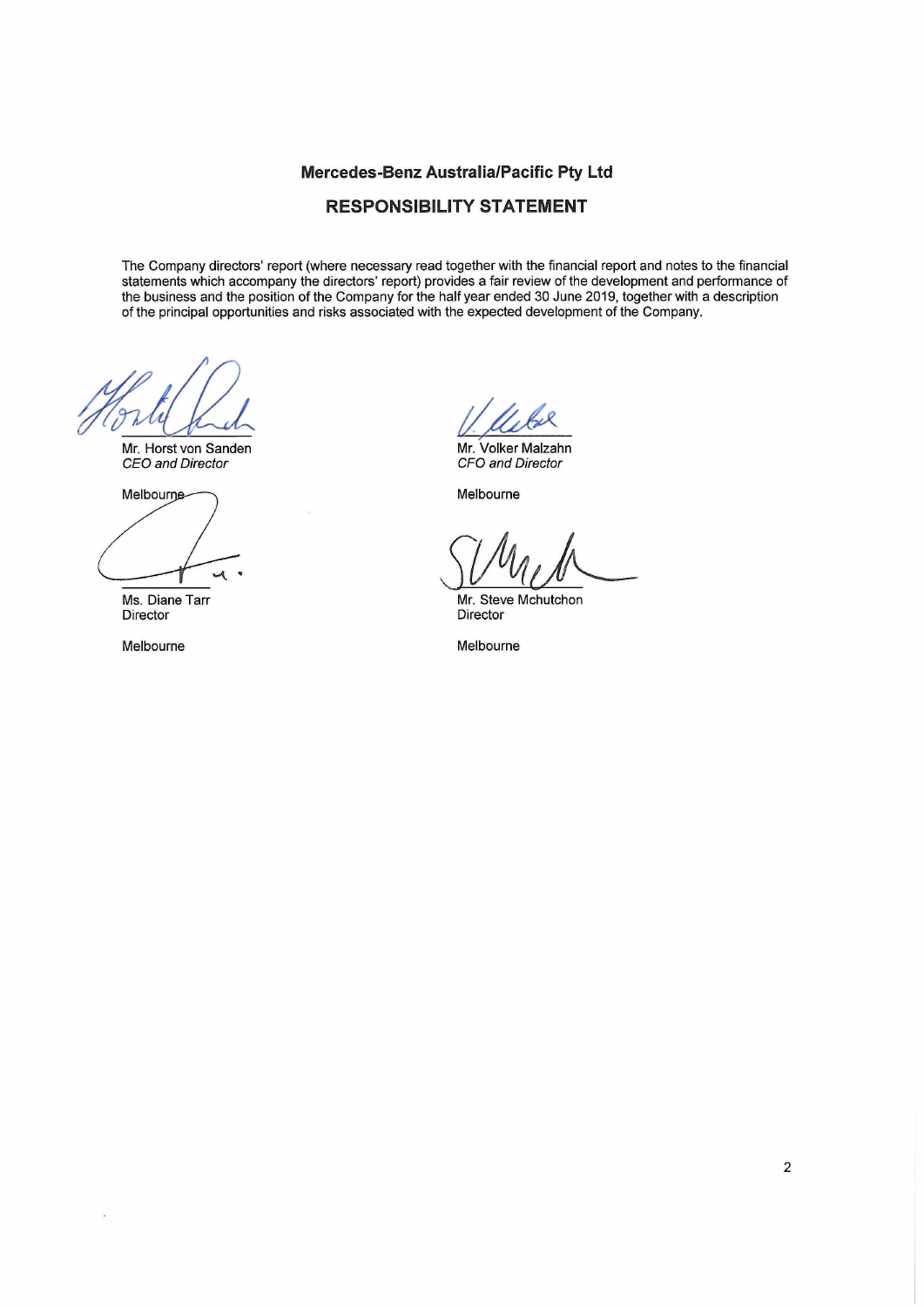# **UNAUDITED STATEMENT OF FINANCIAL POSITION**

|                                  | 30 June   | 31 Dec    |
|----------------------------------|-----------|-----------|
|                                  | 2019      | 2018      |
|                                  | \$'000    | \$'000    |
| <b>Current assets</b>            |           |           |
| Cash and cash equivalents        | 62,607    | 124,677   |
| Trade and other receivables      | 2,450,165 | 2,540,704 |
| Inventories                      | 790,543   | 693,425   |
| Derivative financial instruments | 107       | 20,200    |
| <b>Total current assets</b>      | 3,303,422 | 3,379,006 |
|                                  |           |           |
| <b>Non-current assets</b>        |           |           |
| Trade and other receivables      | 939,392   | 1,340,480 |
| Deferred tax assets              | 78,509    | 59,955    |
| Intangible assets                | 3,671     | 4,234     |
| Property, plant and equipment    | 72,573    | 61,191    |
| Derivative financial instruments |           | 290       |
| <b>Total non-current assets</b>  | 1,094,145 | 1,466,150 |
|                                  |           |           |
| <b>Total assets</b>              | 4,397,567 | 4,845,156 |
| <b>Current liabilities</b>       |           |           |
| Trade and other payables         | 760,384   | 604,949   |
| Loans and borrowings             | 1,860,609 | 2,023,988 |
| Derivative financial instruments | 107       | 466       |
| <b>Employee benefits</b>         | 4,053     | 2,637     |
| Provisions                       | 48,870    | 36,189    |
| Deferred income                  | 1,940     | 819       |
| <b>Total current liabilities</b> | 2,675,963 | 2,669,048 |
|                                  |           |           |
| <b>Non-current liabilities</b>   |           |           |
| Trade and other payables         | 44,906    | 32,172    |
| Loans and borrowings             | 939,392   | 1,340,480 |
| Derivative financial instruments |           | 290       |
| <b>Employee benefits</b>         | 5,022     | 4,491     |
| Provisions                       | 75,870    | 52,568    |
| Deferred income                  | 15,096    |           |
| Total non-current liabilities    | 1,080,286 | 1,430,008 |
| <b>Total liabilities</b>         | 3,756,249 | 4,099,056 |
|                                  |           |           |
| <b>Net assets</b>                | 641,318   | 746,100   |
| Share capital                    | 70,000    | 70,000    |
| Reserves                         |           | 64        |
| Retained earnings                | 571,318   | 676,036   |
|                                  |           |           |
| <b>Total equity</b>              | 641,318   | 746,100   |
|                                  |           |           |

The notes on pages 5 to 7 are an integral part of these financial statements.

 $\mathcal{L}$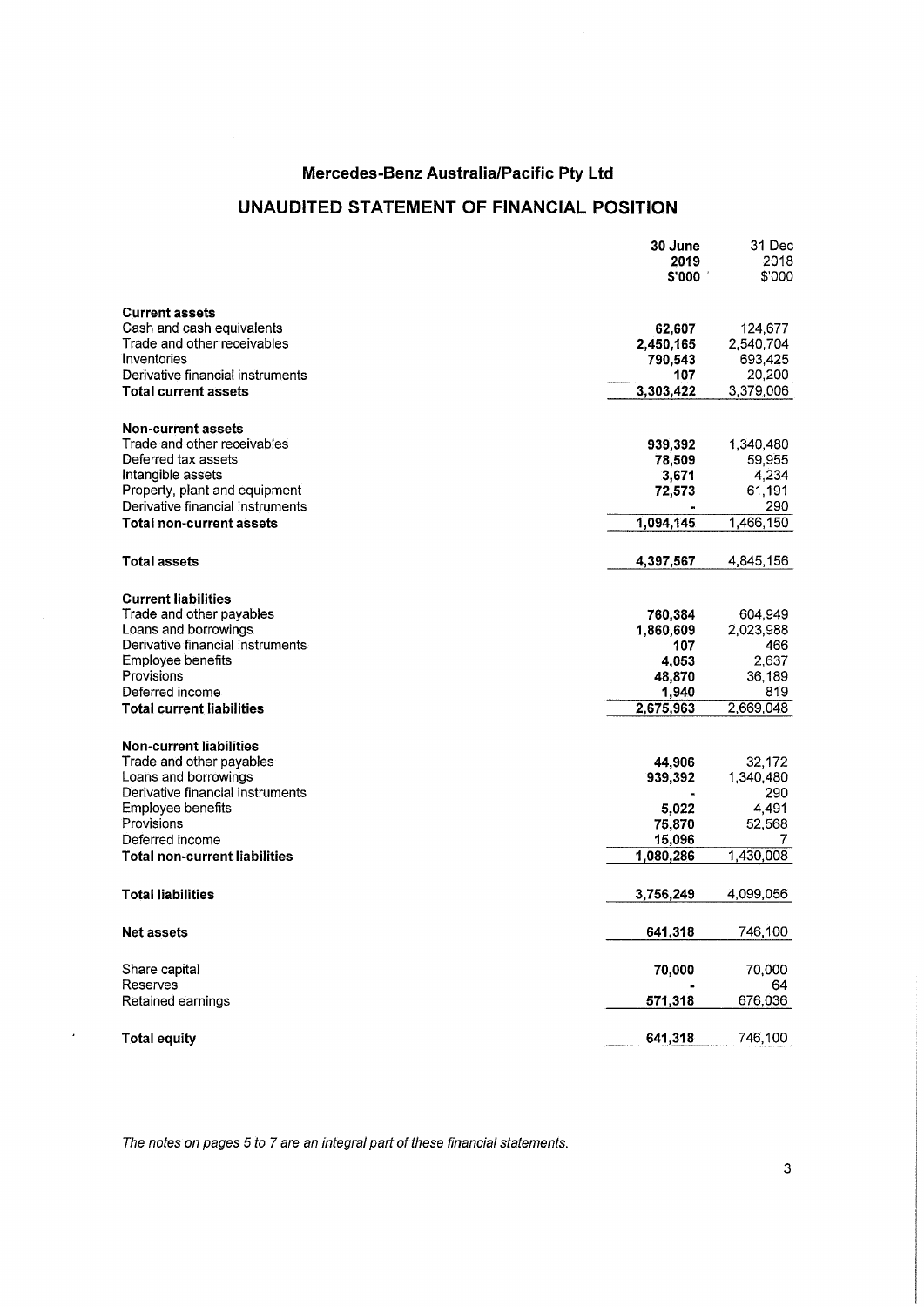# **UNAUDITED STATEMENT OF PROFIT OR LOSS FOR THE SIX MONTHS ENDED 30 JUNE**

|                                         | 2019<br>\$'000 | 2018<br>\$'000 |
|-----------------------------------------|----------------|----------------|
| Revenue                                 | 1,395,198      | 1,251,320      |
| Cost of sales                           | (1,350,271)    | (1, 145, 518)  |
| Gross profit                            | 44,927         | 105,802        |
| Other income                            | 13,978         | 13,388         |
| <b>Employee expenses</b>                | (23, 033)      | (18, 624)      |
| Depreciation expense                    | (3,656)        | (1,730)        |
| Other expenses                          | (57,620)       | (36,032)       |
| <b>Result from operating activities</b> | (25, 404)      | 62,804         |
| Net finance income/(expense)            | (493)          | 6,903          |
| Profit/(loss) before income tax         | (25, 897)      | 69,707         |
| Income tax benefit/(expense)            | 7,485          | (20, 363)      |
| Profit/(loss) for the period            | (18, 412)      | 49,344         |

The notes on pages 5 to 7 are an integral part of these financial statements.

 $\mathcal{A}^{\text{max}}_{\text{max}}$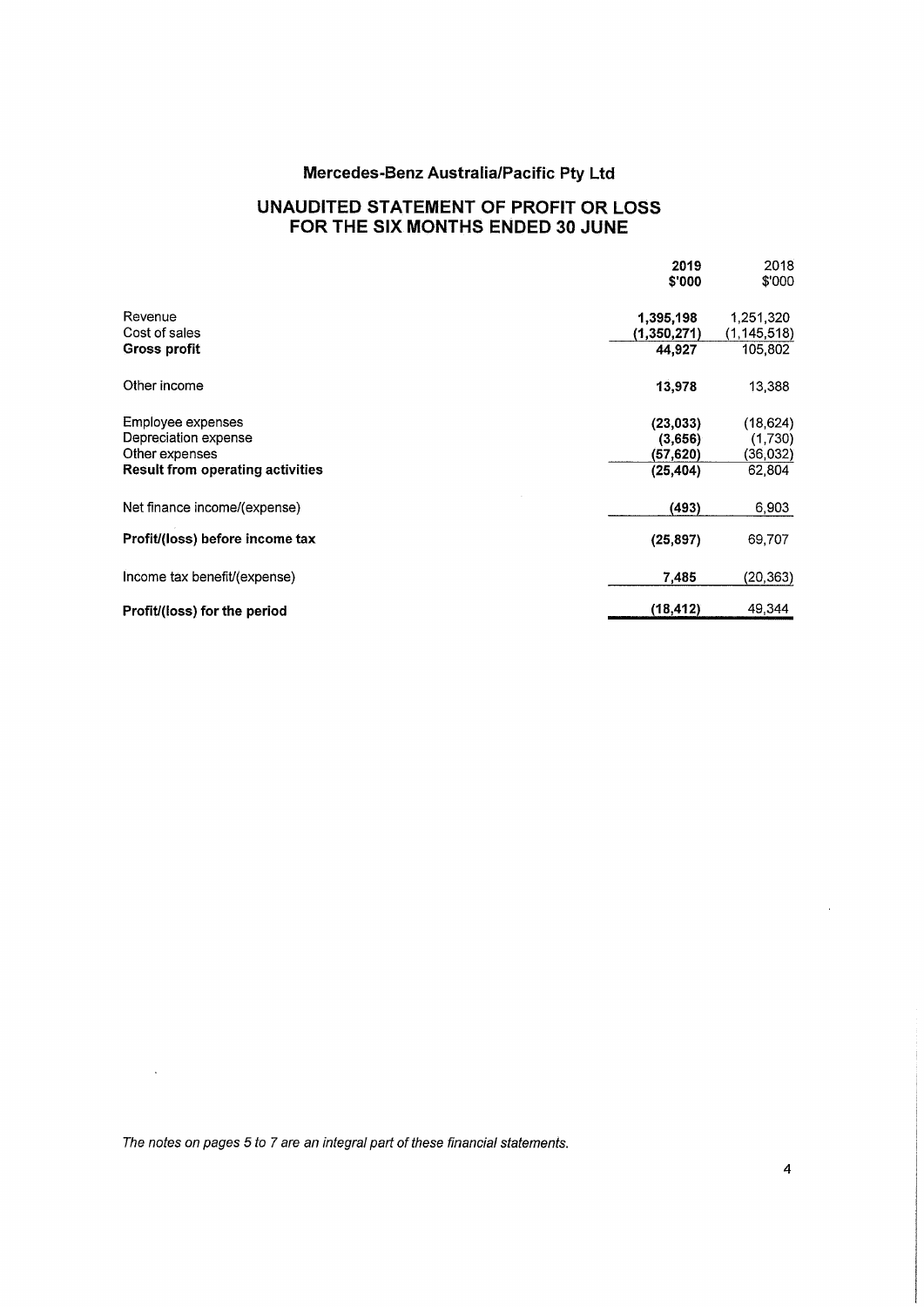## **NOTES TO THE FINANCIAL STATEMENTS FOR THE HALF YEAR ENDED 30 JUNE 2019**

## **1 REPORTING ENTITY**

Mercedes-Benz Australia/Pacific Pty Ltd ("the Company") is a company domiciled in Australia. The address of the Company's registered office is Lexia Place, Mulgrave, Victoria 3170.

The Company is primarily involved in the importation, marketing and distribution of passenger and commercial motor vehicles and their component parts.

### **2 BASIS OF PREPARATION**

#### **(a) Statement of compliance**

The condensed interim financial report has been prepared in order to meet certain requirements set out in Article 4 of the law of 11 January 2008 on transparency requirements in relation to information about issuers whose securities are admitted to trading on a regulated market (the "Transparency Law") and the Luxembourg Grand-Ducal decree dated 11 January 2008 on transparency requirements for issuers of securities (the "Transparency Regulation').

The financial statements were authorised for issue by the Board of Management on 19 August 2019.

#### **(b) Basis of measurement**

The financial statements have been prepared on the historical cost basis except for the following material items in the statement of financial position:

- derivative financial instruments are measured at fair value
- liabilities for cash-settled share-based payment arrangements are measured at fair value
- the defined benefit asset is measured as the net total of the plan assets, plus unrecognised past service cost and unrecognised actuarial losses, less unrecognised actuarial gains and the present value of the defined benefit obligation.

The financial statements have been prepared on a going concern basis.

#### **(c) Functional and presentation currency**

The financial statements are presented in Australian dollars which is the Company's functional currency.

The Company is of a kind referred to in ASIC Class Order 98/100 dated 10 July 1998 (updated by CO 05/641 effective 28 July 2005) and in accordance with that Class Order, all financial information presented in Australian dollars has been rounded to the nearest thousand, unless otherwise stated.

## **3 STATEMENT OF SIGNIFICANT ACCOUNTING POLICIES**

The accounting policies applied by the Company in these condensed interim financial statements are the same as those applied by the Company in its financial statements as at and for the year ended 31 December 2018.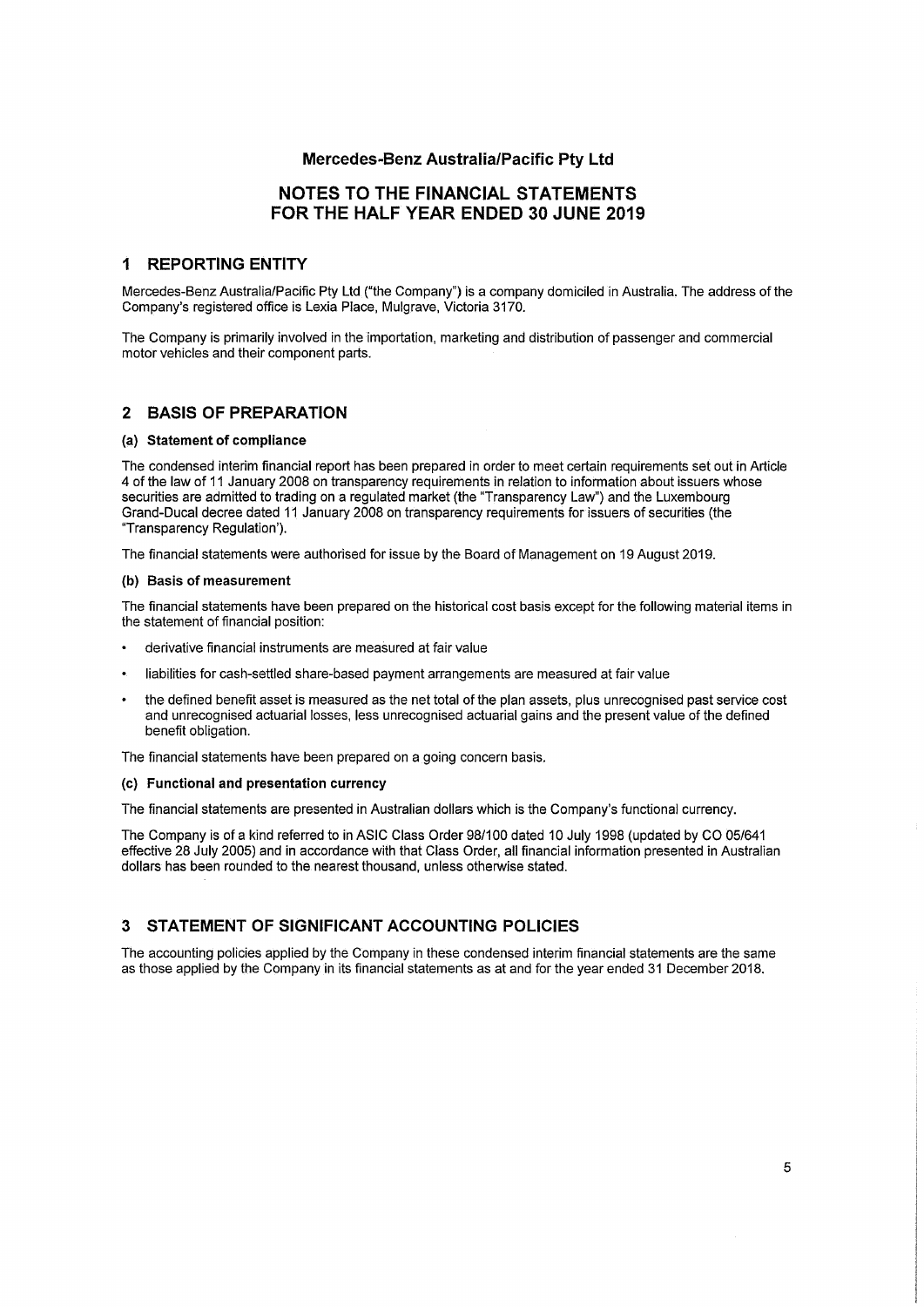## **4 DETERMINATION OF FAIR VALUES**

A number of the Company's accounting policies and disclosures require the determination of fair value, for both financial and non-financial assets and liabilities. Fair values have been determined for measurement and/or disclosure purposes based on the following methods.

### **(a) Trade and other receivables**

The fair value of trade and other receivables is estimated as the present value of future cash flows, discounted at the market rate of interest at the reporting date.

## **(b) Loans and borrowings**

Fair value of loans and borrowings is determined for disclosure purposes. The fair value of loans and borrowings that are readily traded are revalued at reporting date to market value using quoted market prices or, if not readily traded, are measured based on present value of future expected principal and interest cash flows, discounted at the market rate of interest at the reporting date.

## **(c) Derivatives**

The fair value of forward exchange contracts is estimated by discounting the difference between the contractual forward price and the current forward price for the residual maturity of the contract using a market rate of interest at the reporting date.

The fair value of interest rate and cross currency swaps are based on market values which approximate estimated future cash flows based on the terms of maturity of each contract and using observable market interest and foreign exchange rates at the reporting date.

Fair values reflect the credit risk of the instrument and include adjustments to take account of the credit risk of the entity and counterparty when appropriate.